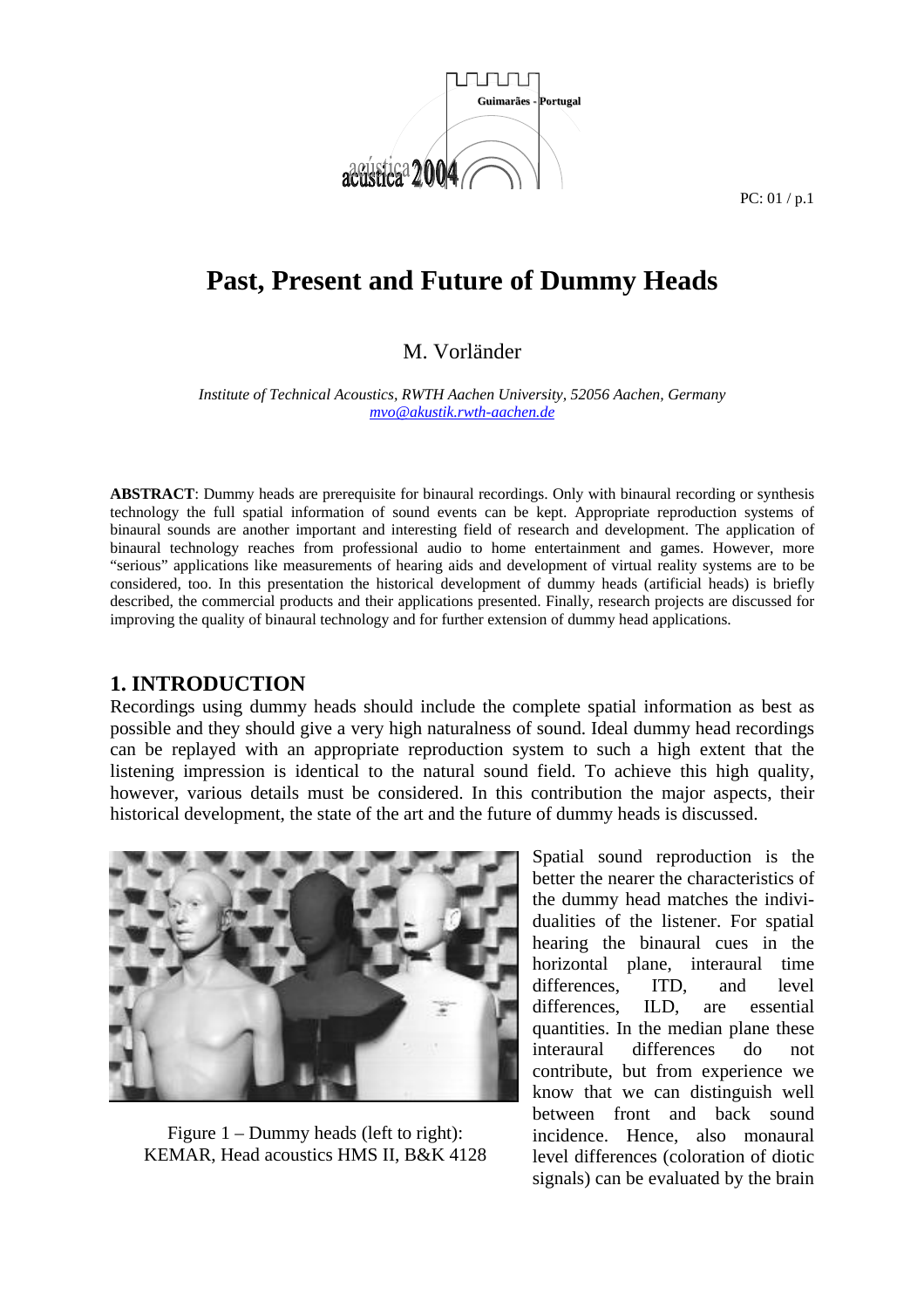

in order to localise in the median plane. It is generally agreed that the binaural cues are present in the eardrum sound pressure [1] with only negligible contribution of bone conduction or other effects. Research of human sound localisation is highly developed [2 - 6] and this information is available for binaural technology.

#### **1.2 Head-related transfer functions**

The binaural cues are introduced into the eardrum sound pressure by diffraction of sound incident on the head and torso. Usually a plane wave is considered as reference. The amount of diffraction is described by the head-related transfer function, HRTF. It is defined by the sound pressure measured at the eardrum or at the ear canal entrance and divided by the sound

pressure measured with a microphone at the centre of the head but the head absent. Accordingly, HRTF are dependent on the direction of sound incidence.

The principal components of HRTF are above 200 Hz, where the (linear) sound field distortion due to diffraction becomes significant. Head and shoulder affect the sound transmission into the ear canal at mid frequencies whereas pinna effects contributes to distortions in the higher frequency range (above 3 kHz). It should be mentioned that HRTF are dependent on the individual anatomic dimensions [7].



Figure 2 – HRTF (magnitude example), left and right ear.

### **2. HISTORIC DUMMY HEAD DEVELOPMENT**

#### **2.1 "The KEMAR years"**

The first significant studies aiming at a standard dummy head were presented in the 1960s by the pioneering work by Burkhard and Sachs, by Zwislocki and by Shaw [8 - 12]. In 1972 KEMAR was introduced. Its first main application was measurement of hearing aids under insitu conditions [13]. KEMAR, however, was used as reference dummy head in a more wide sense. It serves, for instance as reference for database of HRTF still today. Together with the properties of head and torso, the conditions of the ear canal must be described, i.e. the openear condition with impedance simulator (ear canal plus eardrum) or blocked ear canal. Shall the dummy head be used for external sources only, or also for sources close to the ear? To cover all these aspects ear simulators (artificial ears) were developed and standardised [14].

The main problem of research and development to be solved at that time was the definition and creation of an average head representing an "average listener". The aim, of course, is finding the most appropriate head with respect to standardisation. The result, however, might not be the optimum in the performance of localisation tests with an arbitrary individual listener (see below). This problem was thought to be solved with various kinds of geometric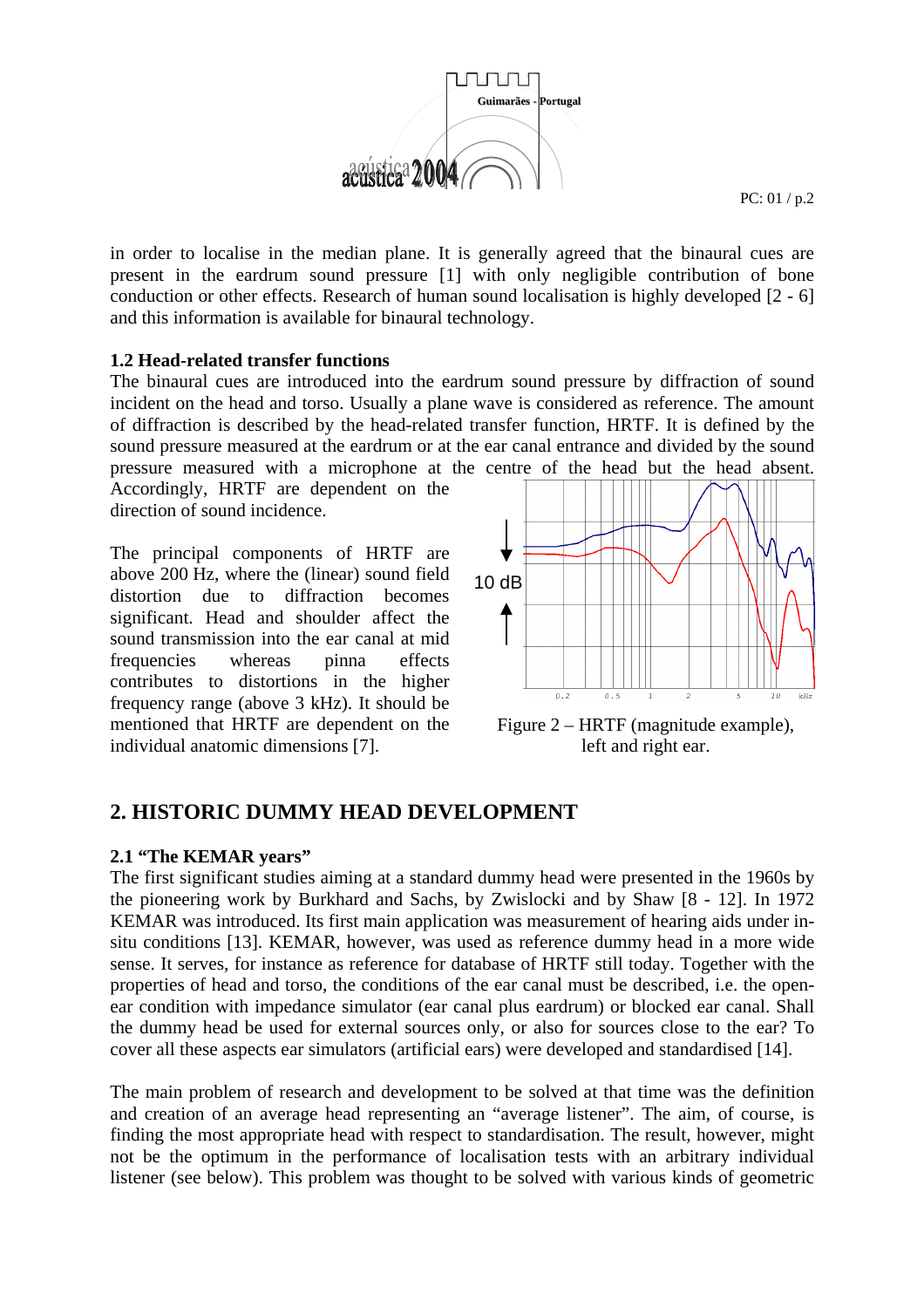

or structural averaging. With respect to this goal, the following design criteria were defined [15] 1.) average anthropometric dimensions of an adult human, based on [16 - 18], 2.) ear canal and eardrum to match real ears in open, partially closed, and closed ear use, 3.) acoustically and dimensional-average pinna, 4.) easily exchangeable pinna to permit study of ear size effects, and 5.) reproducibility of acoustic testing. The result is shown in Fig. 1 (left).

#### **2.2 Mathematically describable geometries**

Further research aimed at a more transparent and simple description of head and torso geometry with the same acoustic behaviour as more natural replicas. Genuit developed a mathematical diffraction model based on elliptical and cylindrical elements [19]. The pinna is also simplified to the cavum conchae and the asymmetric ear canal entrance. The exact location of the ear canal entrance point, mostly used as reference point for measuring sources close to the ear, is very important for correct localisation cues. This head (see the commercial version in Fig. 1, centre) is widely used in the area of sound quality and sound design in automobile industry. Another dummy head with geometrical



Figure 3 – Mathematically described dummy head and pinna (after [19]).

elements is the Brüel&Kjær 4128 (or 4100, see Fig. 1, right), expect for the pinna which is identical with the original KEMAR pinna.

These more modern dummy heads were investigated in comparison tests, as well as regards objective quantities like HRTF, headphone frequency responses and attenuation of hearing protectors. Furthermore, large interest for application of dummy heads can be found in telecommunication, where the performance of headsets and any kind of telephones is to be measured [20]. The mathematically described standard dummy heads have clear advantages in calibration and equalisation, and thus in comparability.

#### **2.3 Individual human geometries**

When using the standard dummy heads for recordings and for research in perception of direction and distance, a rather large portion of the test subject population reports on disturbances of the listening experience. The test results typically suffer from front-back confusion and large uncertainties in localisation in the median plane. The reason can be found by multidimensional analysis (magnitude, phase, frequency, ILD, ITD, …) of HRTF in comparison of individuals with the dummy heads. There might be some individuals matching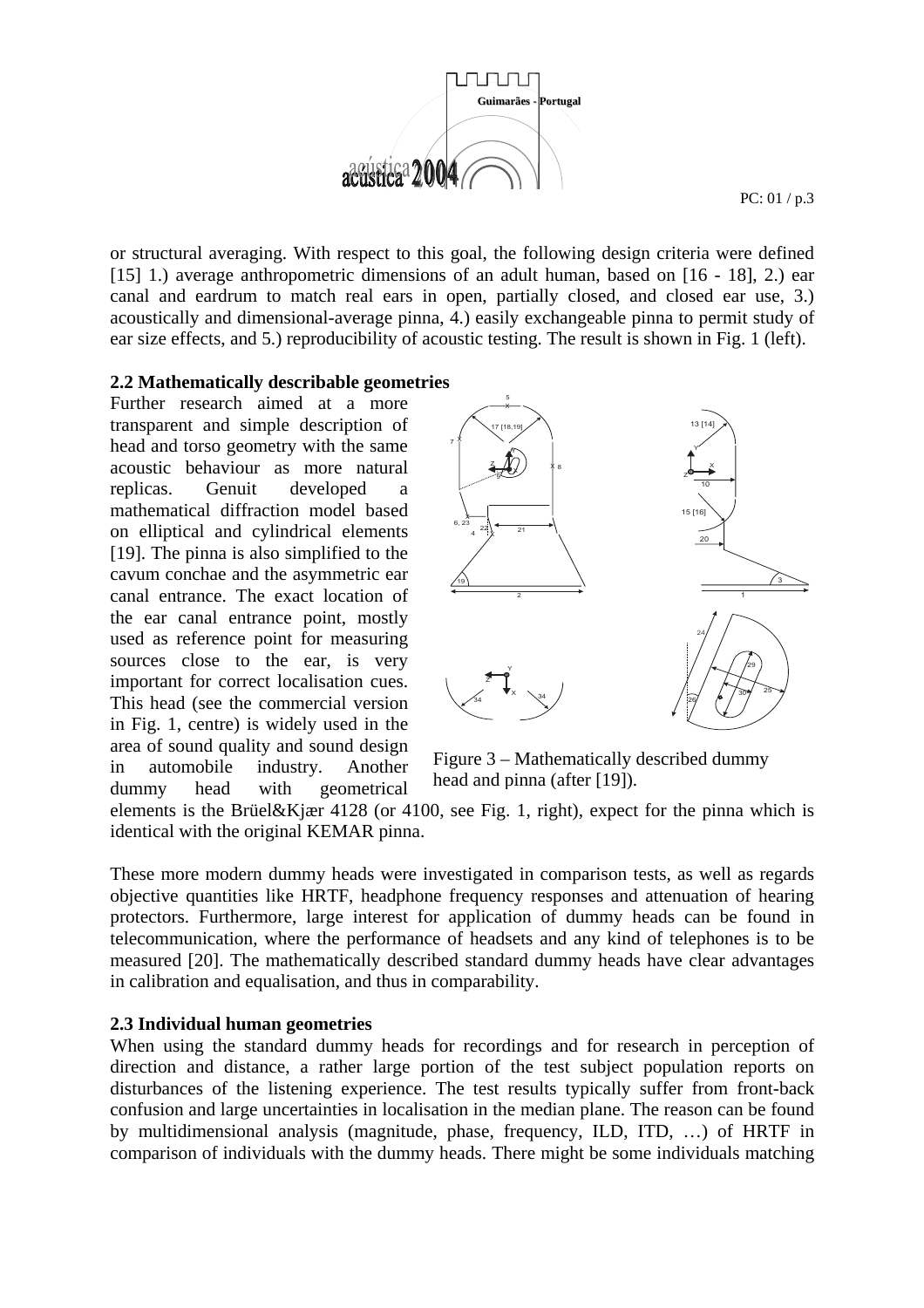

the dummy head performance quite well, while others' "ears" are "far away" from the "dummy head ears".

Approaches for developing best-match heads were published by Schmitz [21] and by Møller et al. [22]. The procedure was not to measure the head and torso dimensions (see section 2.1 above), but HRTF of a large population of test subjects and to use this database of HRTF in listening tests of localisation. The individual HRTF with the best success in localisation tests among the largest group of test subjects is obviously the "best choice HRTF" and, accordingly, belongs to the individual person with best matching head and torso geometry. Please note that this approach is not based on a geometric or structural average but on a selected HRTF including significant HRTF details like peaks and notches.

Recent results showed that a well-selected human head (fitted with probe microphones) is superior to dummy heads. Dummy heads which were created from an individual selection process and a copy of an individual human (rather than from an average) are almost as good as human heads [22].

## **3. STATE OF THE ART OF USING DUMMY HEADS**

Applications of dummy heads can be found in the following fields:

- **Recording and documentation**  Historical documents Soundscapes
- **Measurement and simulation**  Hearing and Audiology Electroacoustics Communication technology Room acoustics Sound quality
- **Binaural technology**  3D-Audio, Surround sound Home entertainment Virtual Reality

These applications can be divided into two categories, the first of which is related to sound sources in the far field where the dummy head acts like a directional microphone. The second category consists of sources close to the ear. The latter case covers all kinds of headphones (supraaural, circumaural, insert earphones, concha earphones), telephone receivers, hearing aids, active hearing protectors etc. In all these examples the sound pressure at the eardrum is affected not only by the sound radiating device, but also by its interaction with the load impedance: namely ear canal and eardrum. The coupling of the device to the pinna, the leakage involved and, therefore, the flexibility of the pinna is of importance.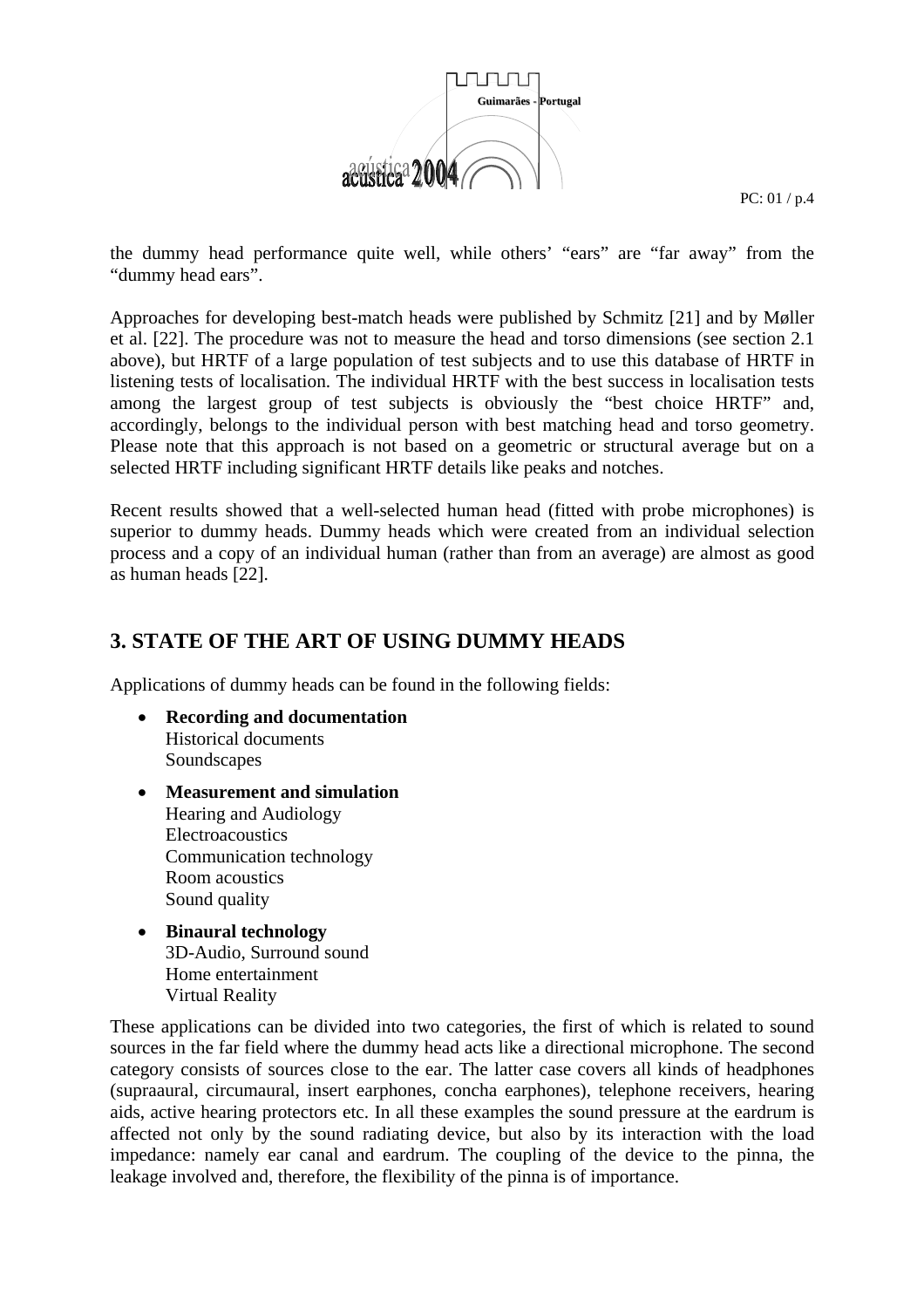

# **4. NEW DEVELOPMENTS**

The test subject population represented by any dummy head is a crucial process of selection. All studies presented so far suffer from a somewhat arbitrary choice of subjects and the limited number of subjects. The most comprehensive study in this respect is still Burkhard et al. [8, 9]. Today, it might be argued that the human population changed during the last three decades (typically the standard group of normal hearing subjects, adults of age 18 - 25 are taller than they have been years ago). And it might be asked whether one standard dummy head might be sufficient to cover all humans. This statement does not only refer to populations in various parts of the world, but, at first, to children.

Due to the lack of knowledge about the outer ear of children, there is little information about the interrelation between growth and the HRTF, about the neural formation of binaural hearing and about the termination conditions for close-to-the-ear sources like hearing aids or headphones. A database containing anthropometric data of children aged from four to six years was created and the data were analysed [23]. Due to difficulties involved during direct measurements of HRTF of children, detailed and simplified CAD models were created and HRTF were obtained by numerical simulations using the boundary element method. Using

some basic geometrical data, an abstract parametric CAD model of heads can be built.

It was shown that the modelled HRTF of a child looks quite different from an adult HRTF. The naïve assumption that a scaled adult head yields HRTFs similar to child HRTFs cannot be maintained. There are still big differences in the principle shape of HRTF. Accordingly interaural cues differ, too. This very first investigation about HRTFs from children shows that it is necessary to investigate further HRTFs of various ages until the best gradual transition into an adult HRTF is found.



Figure 4 – Average parametric dummy heads for children, left: 6 months (early age for fitting hearing aids), right: kindergarten age, after [23].

# **5. SUMMARY AND CONCLUSIONS**

Dummy heads and binaural technology have been developed towards a high quality. International standards for telecommunication technology and for measuring hearing aids are available. They represent the state of the art published over the last decades and the applications of dummy heads in research and development. Besides dummy head recordings and reproduction for home entertainment, which was not too successful in commercial aspects, several fields like 3D audio, virtual environments, headphone development and sound quality could be created and extended to high relevance in applied acoustics and audio